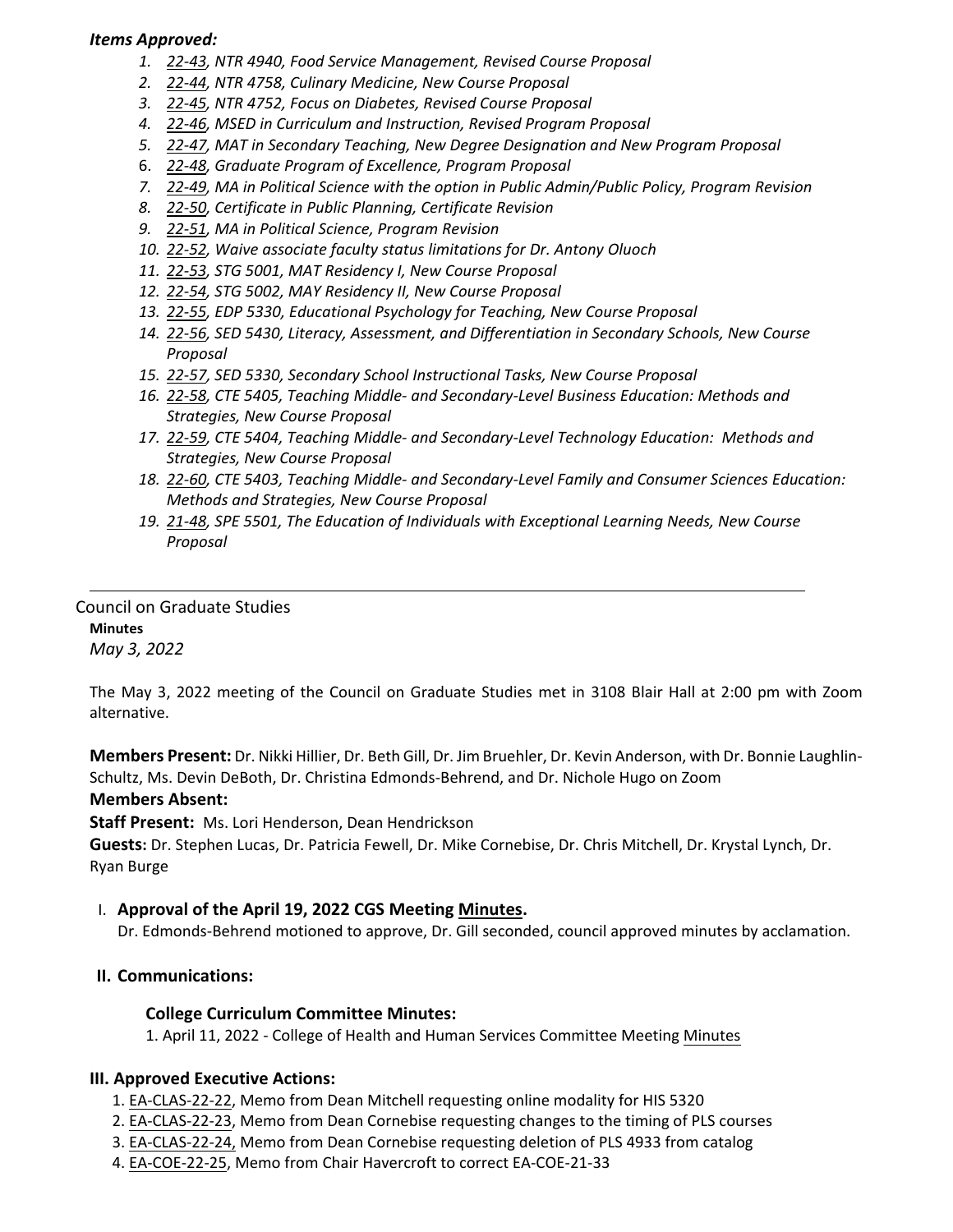05. EA‐[CHHS](https://castle.eiu.edu/eiucgs/exec-actions/EA-CHHS-22-26.pdf)‐22‐26, Memo from Acting Dean Hendrickson to change the effective date of the accelerated program for Exercise Physiology to summer 2022

Dr. Bruehler motioned to approve the executive actions, Dr. Anderson seconded, council approved by acclamation.

# **IV. Items Added to the Agenda:**

Chair Hillier asked to suspend bylaws to consider new items for a vote due to this meeting being the last of the semester. Dr. Bruehler motioned to approve that request, Dr. Gill seconded, council approved by acclamation that all items be considered for a vote today.

## **V. Items Acted Upon:**

1. 22‐[43,](https://castle.eiu.edu/eiucgs/currentagendaitems/agenda22-43.pdf) NTR 4940, Food Service Management, Revised Course Proposal

 Dr. Lynch presented the proposal. Dr. Bruehler motioned to approve, Ms. DeBoth seconded. Council voted to unanimously to approve.

2. 22‐[44,](https://castle.eiu.edu/eiucgs/currentagendaitems/agenda22-44.pdf) NTR 4758, Culinary Medicine, New Course Proposal

Dr. Lynch presented the proposal. Council noted that Part II item #6 needs graduate grading scale. Dr. Bruehler motioned to approve with that addition, Dr. Anderson seconded. Council voted to unanimously to approve.

3. 22‐[45,](https://castle.eiu.edu/eiucgs/currentagendaitems/agenda22-45.pdf) NTR 4752, Focus on Diabetes, Revised Course Proposal

Dr. Lynch presented the proposal. Dr. Bruehler motioned to approve, Dr. Gill seconded. Council voted to unanimously to approve.

4. 22‐[46,](https://castle.eiu.edu/eiucgs/currentagendaitems/agenda22-46.pdf) MSED in Curriculum and Instruction, Revised Program Proposal

Dr. Carter presented the proposal. Dr. Bruehler motioned to approve, Dr. Gill seconded. Council voted to unanimously to approve.

5. 22‐[49,](https://castle.eiu.edu/eiucgs/currentagendaitems/agenda22-49.pdf) MA in Political Science with the option in Public Admin/Public Policy, Program Revision

6. 22‐[50,](https://castle.eiu.edu/eiucgs/currentagendaitems/agenda22-50.pdf) Certificate in Public Planning, Certificate Revision

7. 22‐[51,](https://castle.eiu.edu/eiucgs/currentagendaitems/agenda22-51.pdf) MA in Political Science, Program Revision

 Dr. Burge presented all three proposals, council opted to vote for all items as a group. Dr. Bruehler motioned to approve, Dr. Gill seconded. Council voted to unanimously to approve all three items.

8. 22-[52,](https://castle.eiu.edu/eiucgs/currentagendaitems/agenda22-52.pdf) Waive associate faculty status limitations for Dr. Antony Oluoch

Dr. Bruehler motioned to approve, Dr. Gill seconded. Council voted to unanimously to approve.

9. [22](https://castle.eiu.edu/eiucgs/currentagendaitems/agenda22-47.pdf)-47, MAT in Secondary Teaching, New Degree Designation and New Program Proposal

 Dr. Lucas presented the proposal. Dr. Bruehler motioned to approve the new degree designation of Master of Arts in Teaching as well as the new program in Secondary Teaching, Dr. Gill seconded. Council approved unanimously.

10. 22‐[53,](https://castle.eiu.edu/eiucgs/currentagendaitems/agenda22-53.pdf) STG 5001, MAT Residency I, New Course Proposal

11. 22‐[54,](https://castle.eiu.edu/eiucgs/currentagendaitems/agenda22-54.pdf) STG 5002, MAY Residency II, New Course Proposal

 Dr. Lucas presented both proposals, council opted to vote on the two items together. Dr. Bruehler motioned to approve, Dr. Gill seconded. Council voted to unanimously to approve.

12. 22-[55,](https://castle.eiu.edu/eiucgs/currentagendaitems/agenda22-55.pdf) EDP 5330, Educational Psychology for Teaching, New Course Proposal

Dr. Lucas presented the proposal. Dr. Bruehler motioned to approve, Dr. Gill seconded. Council voted to unanimously to approve.

13. 22-[56,](https://castle.eiu.edu/eiucgs/currentagendaitems/agenda22-56.pdf) SED 5430, Literacy, Assessment, and Differentiation in Secondary Schools, New Course

Proposal

14. 22‐[57,](https://castle.eiu.edu/eiucgs/currentagendaitems/agenda22-57.pdf) SED 5330, Secondary School Instructional Tasks, New Course Proposal

Dr. Fewell presented both proposals. Council opted to vote on the two items together. Dr.